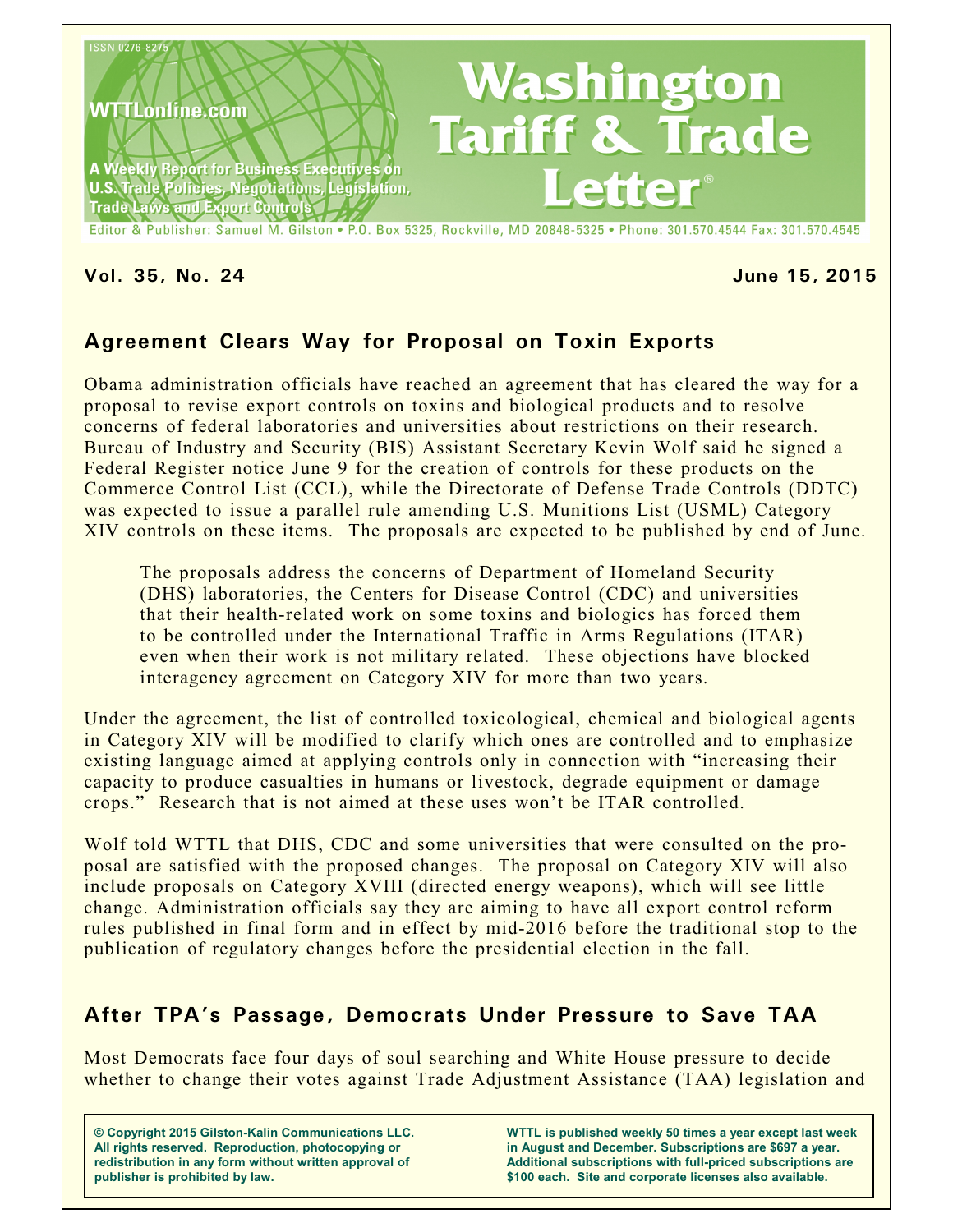support the worker training program now that their negative votes failed to block fasttrack trade promotion authority (TPA) June 12. After TAA was defeated on a 126 to 302 vote, House Speaker John Boehner (R-Ohio) entered a motion under House procedures to reconsider the vote, with a second vote likely to be held Tuesday, June 16.

The vote against TAA was a union-backed ploy to defeat TPA by prying away pro-TPA Democrats for whom TAA and TPA were a package deal. The scheme failed, and TPA garnered 28 Democratic votes along with 191 Republican votes to pass by a 219 to 211 margin. The number of Democrats voting aye was close to the 25-30 votes that many sources had predicted and gave President Obama the support he was seeking.

After the votes, Rep. Steve Israel (D-N.Y.) said it would be unthinkable for the process to end up having a trade bill on the president's desk without TAA. "If Democrats are faced with the reality that after some twists and turns you end up with trade promotion authority likely to be law and Trade Adjustment Assistance dead, many of my colleagues will consider changing their votes," Israel said.

Rep. Gerald Connolly (D-Va.), one of the pro-trade Democrats, said he couldn't predict how the second TAA vote will go. "The dust has to settle," he said. Connolly, however, said he sees two groups of Democrats who might change their votes. One group includes those who would have voted for it the first time but decided not to when it was clear the measure would be defeated. "They didn't want to make labor unhappy" and "didn't want to fall on their swords," he said. The second group were those who voted against it in hopes of blocking TPA. "It didn't kill TPA and it's not certain you would if you voted that way again," Connolly said.

In the morning before the votes on TAA, TPA and an amended version of the Senate's Customs enforcement bill (H.R. 644), President Obama made a last-minute trip to the House to meet with House Minority Leader Nancy Pelosi (D-Calif.) and members of the Democratic Caucus. According to lawmakers who attended the meeting, Obama not only pleaded for support for TPA but also urged Democrats not to vote against TAA in an effort to block the fast-track bill.

Some members said the president was persuasive on behalf of TPA although his visit to Congress came too late. They also said the White House was caught off guard by the push of trade critics, particularly the AFL-CIO, to use a vote against TAA as leverage against TPA. Before the caucus meeting, the AFL-CIO issued a legislative alert to all Democrats urging them to vote against TAA, TPA and the enforcement bill.

Obama told the Democrats that if they were against TPA they should vote against it and if they were for it, they should vote for it, "but on TAA, play it straight;" don't vote against it to get at TPA, Rep. Henry Cuellar (D-Texas) told reporters after the caucus meeting. Cuellar, who was whipping for TPA, claimed the White House lobbying was effective. "I wish there would have been much better outreach on everything," he said.

The anti-TPA and AFL-CIO changed their strategy to push for a vote against TAA as well as TPA just a few days before the votes when they saw TPA would have enough votes to pass. "When they shifted, the response from the White House and the president, in my personal opinion, was not fast enough," Cuellar said. With a likely re-vote on TAA, House Republican leaders are looking at several legislative maneuvers to send

> **© Copyright 2015 Gilston-Kalin Communications LLC. All rights reserved. Reproduction, photocopying or redistribution in any form without approval of publisher is prohibited by law.**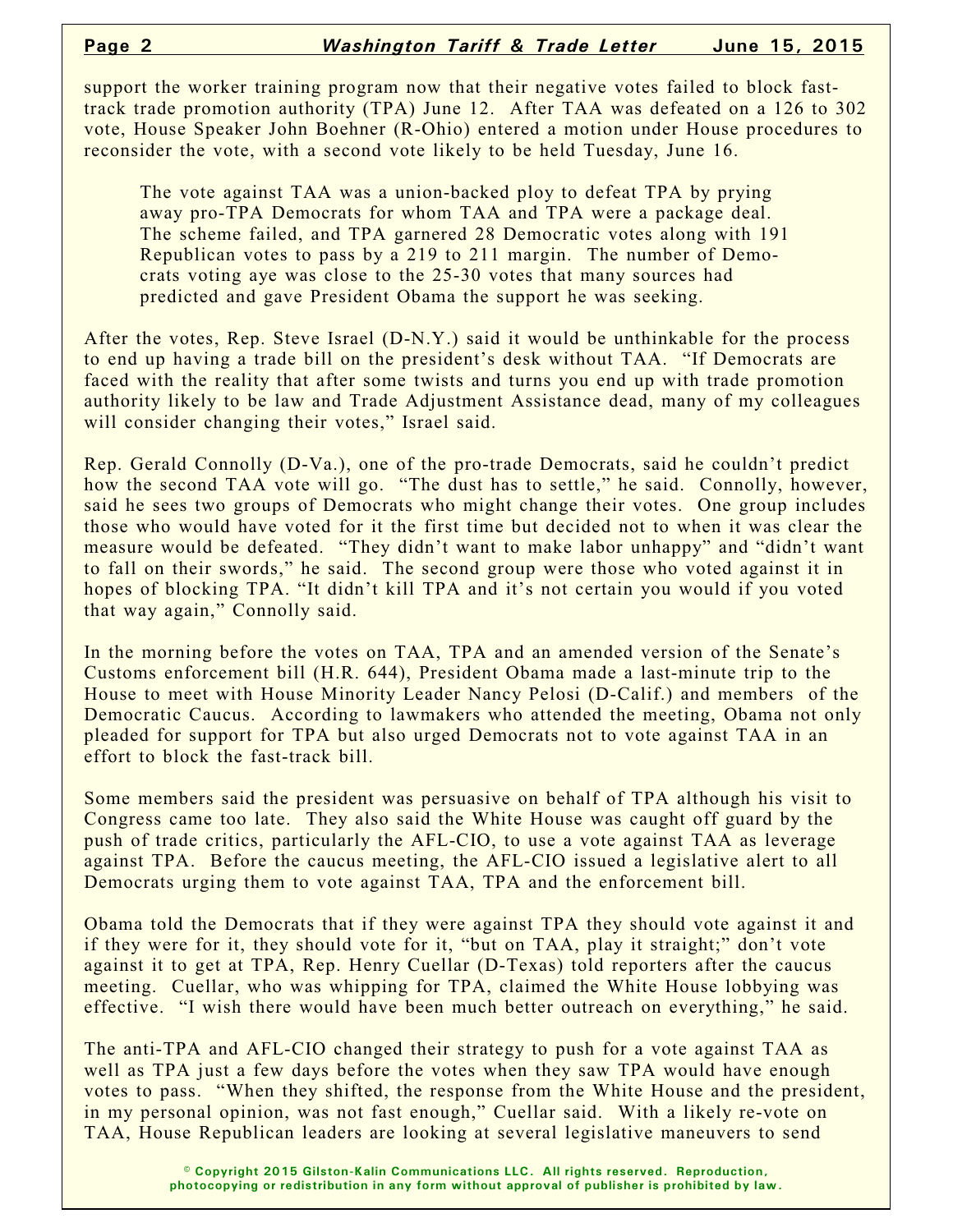TAA and TPA to the president for his signature or TPA alone. If TAA passes on the second try, the combined TAA-TPA measure (H.R. 1314), which already passed the Senate, would go to the president without any further action needed. If TAA is defeated a second time, the leadership might ask the House Rules Committee to issue a new rule to send TPA back to the Senate without TAA and hope the Senate would accept a standalone TPA. A House-Senate Conference might be needed to sort that out.

Pro-trade Democrats had hoped that Republicans would provide more support for TAA than they had on past votes on the program, which has always been a keystone for Democrat support for trade legislation. The 86 GOP votes for TAA are believed to be the largest number of Republican votes ever for the program. Republican leaders will need to keep those votes even though some their members may have voted aye only because they want to protect TPA.

"We are not done with this," House Majority Leader Kevin McCarthy (R-Calif.) told reporters after the votes. "The president has some work yet to do with his party to complete this process," House Ways and Means Committee Chairman Paul Ryan (R-Wis.) said. "This isn't over yet. I hope they can get together so we can finish this," he added.

#### **Maneuvering Leaves All Sides Claiming Victory on Trade Votes**

Deals were made, arms were twisted, bluffs were called, ploys were tried and failed, speeches and more speeches were made, but, in the end, both pro- and anti-trade forces came out of the House trade votes June 12 unsatisfied. The Republican leadership's decision to split the Senate-passed trade bill (H.R. 1314) into two parts – one for Trade Adjustment Assistance (TAA) and the other for Trade Promotion Authority (TPA) – angered Democrats and helped lead to the defeat of TAA, but Democrats' votes against TAA didn't stop TPA.

The House Rules Committee presented lawmakers with three measures to vote on: TAA, TPA plus the Trade Facilitation and Trade Enforcement Act (H.R. 644), which included an amendment offered by Ways and Means Committee Chairman Paul Ryan (R-Wis.), who added the language as part of deals to get more TPA votes (see **WTTL**, June 8, page 1).

The final vote for TAA was 126-302, with 40 Democrats voting yes. At last call, 86 Republicans voted yes. The TPA final vote was 219-211 with 28 Democrats voting yes. On the separate enforcement bil, the final vote tally was 240-190 with only 12 Democrats voting for it. Ryan's amendment added language sought by House conservatives to prohibit the U.S. from including in any trade deals provisions on climate change and immigration and tougher trade remedy rules favored by the Congressional Steel Caucus.

After an impassioned statement on the House floor against TAA and TPA, Minority Leader Nancy Pelosi (D-Calif.) voted no on all three bills. Minority Whip Steny Hoyer (D-Md.) voted no on TPA and enforcement but yes on TAA. Pelosi had kept her views on TAA to herself up until the last minute. Some sources thought she might support it after she negotiated a deal with Ryan to eliminate the Medicare cut that would have paid for TAA (see related story page 4). Later, Pelosi sent a letter to Democratic colleagues: "The overwhelming vote today is a clear indication that it's time for Republicans to sit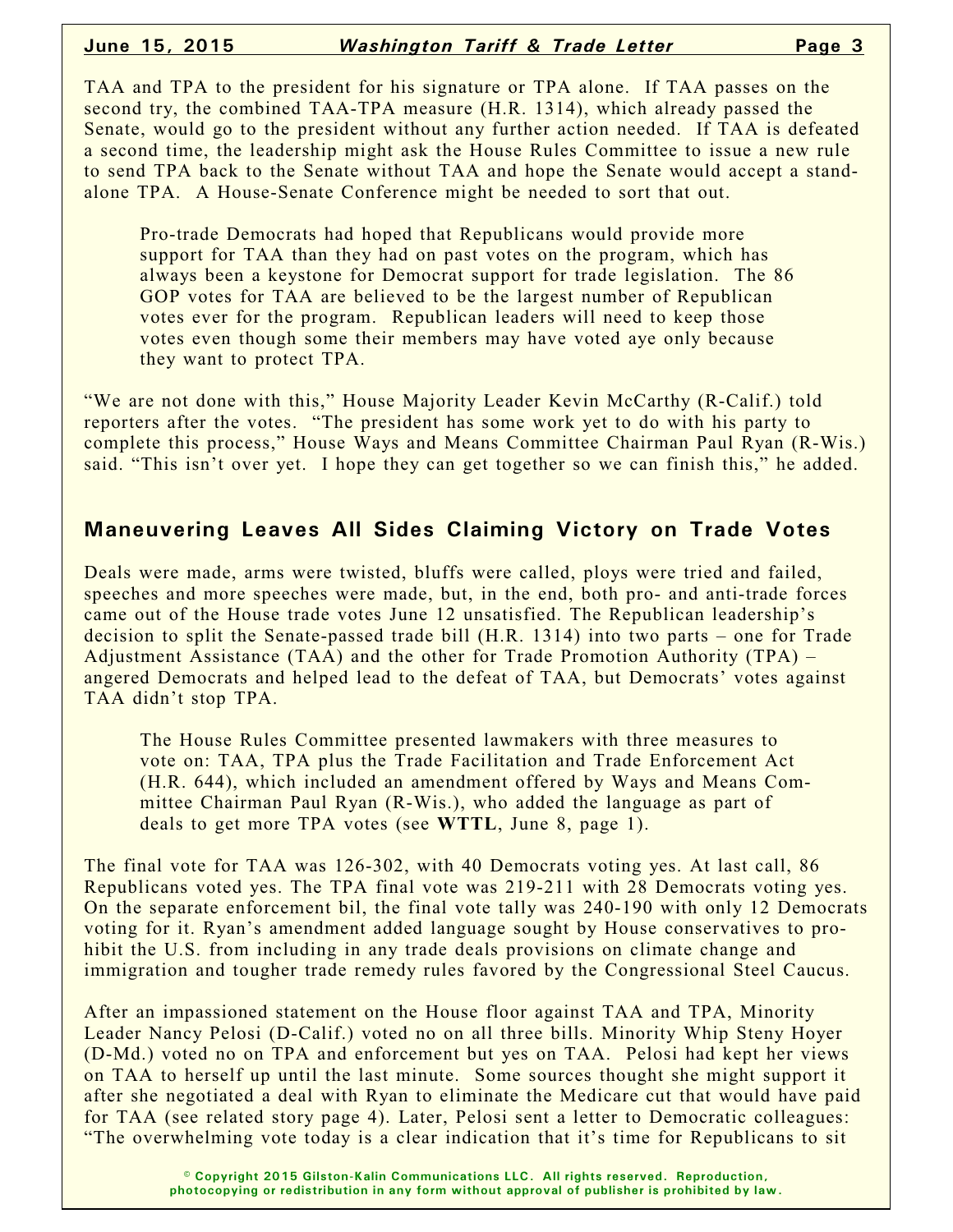down with Democrats to negotiate a trade promotion authority bill that is a better deal for the American people." During her floor speech she emphasized the need to deal with the highway trust bill and to allow environmental provisions in trade deals.

Labor unions saw Pelosi's speech and vote against TAA and TPA as a victory and perhaps the final straw in the TAA bill's defeat. "Nancy Pelosi has always fought for working families and today her leadership on the trade package vote was instrumental in the House voting against another bad trade deal," said AFL-CIO President Richard Trumka said in a statement.

The Sierra Club called the TAA vote "a major victory" for those who think trade should be fair and responsible. "The era of free trade deals that harm workers and the environment is coming to a close," said its executive director Michael Brune said in a statement. Presidential candidate Sen. Bernie Sanders (I-Vt.) applauded the House vote, supposedly on TAA but not TPA. "While the fight will no doubt continue, today's vote is a victory for America's working people and for the environment. It is clearly a defeat for corporate America, which has outsourced millions of decent-paying jobs and wants to continue doing just that," he said in a statement.

On the other hand, the TPA vote "is an absolute win for soybean farmers," American Soybean Association President Wade Cowan in a statement. The Business Roundtable said TPA will "ensure the United States can negotiate the best possible trade agreements for our U.S. businesses, farmers and workers." It said it also supports TAA and urged lawmakers "to resolve the current impasse so Trade Promotion Authority and Trade Adjustment Assistance can be signed into law." Corporate lobbyists were all around the House the day of the vote and on their phones trying to wrangle up more votes for TAA, but one executive conceded to WTTL before the votes that the effort wouldn't succeed.

# **House Passes Preference Bill with Fix for TAA Offset**

The first of four major trade bills sailed through the House June 11 with provisions to extend three trade preference programs and a fix to the way Congress will pay for Trade Adjustment Assistance (TAA). After just one hour of debate, the House voted 397-32 to pass the Trade Preferences Extension Act of 2015 (H.R. 1295).

The version of TAA passed by the Senate in May would have paid for the worker training program by slightly cutting funds from Medicare. This enraged trade legislation opponents, unions and progressives and was used as another argument against TPA. Ways and Means Committee Chairman Paul Ryan (R-Wis.) had said he knew this change had to be made to hold on to Democratic votes for TPA (see **WTTL**, June 8, page 1).

"This bill will eliminate the Medicare sequester that was in the TAA bill. In exchange it has stronger tax compliance laws," Ryan explained during the House debate. "We've reached a bipartisan compromise here. This fixes the concerns that members on both sides of the aisle, particularly on the Republican side, the Doctor Caucus as we call it, had about the Medicare sequester and it now removes the Medicare sequester," he said. Because of this change and several others the House will now need to go into a Conference Committee with the Senate to merge the differences. The legislation extends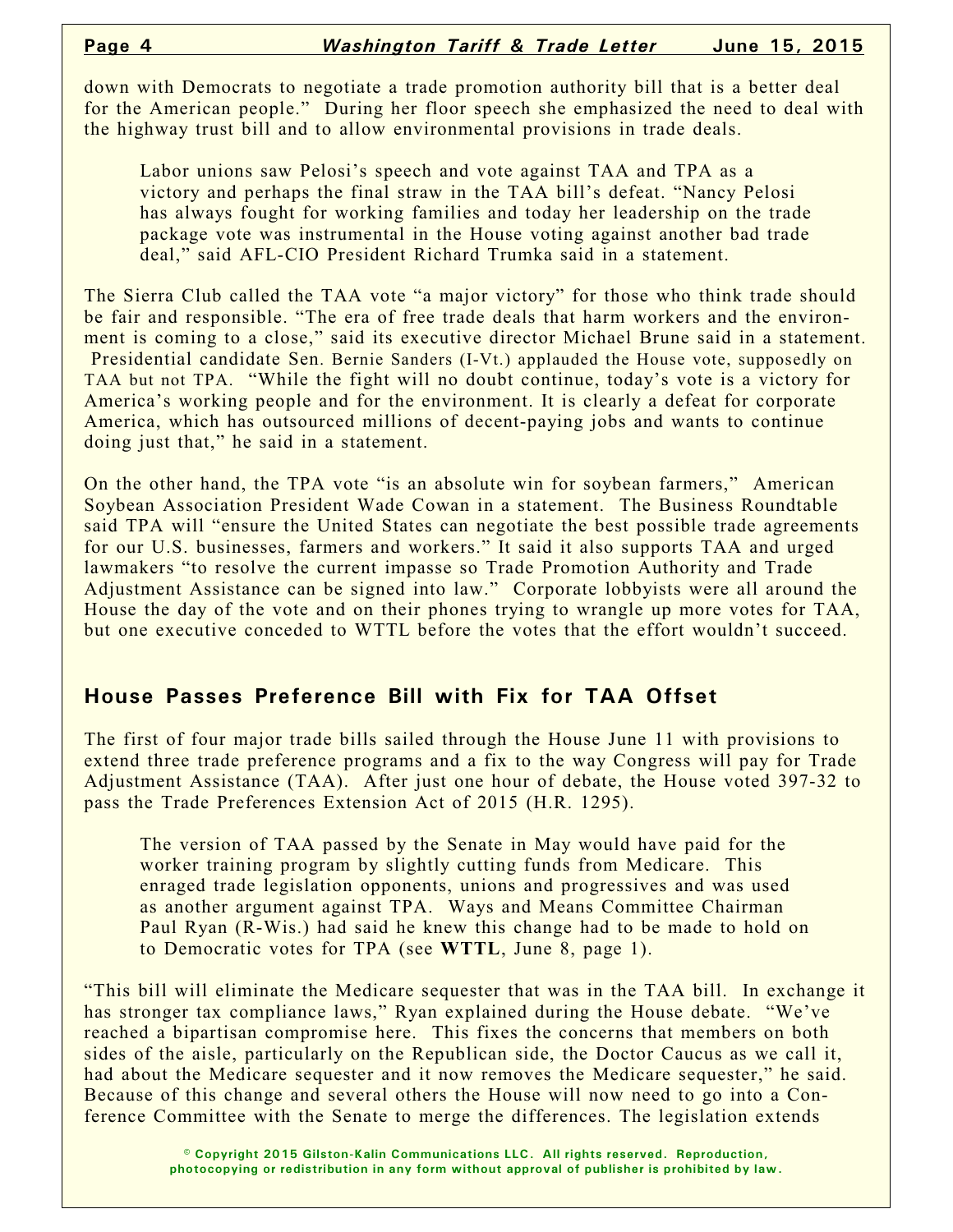the African Growth and Opportunity Act (AGOA) would be extended 10 years to September 30, 2025. The Generalized System of Preferences (GSP) is extended four and a half years to December 2017, and the Haiti trade preference program is extended to 2025. Because GSP lapsed in July 2013, the measure would apply the tariff reductions retroactively to that date, including opportunities for reliquidation, a step that previous GSP bills have done when passed after the law had expired.

The measure would amend AGOA's regional apparel and third-country fabric programs. It would extend GSP to certain cotton products produced in least-developed countries and for purses, luggage and backpacks after a review confirms that it would not hurt import-sensitive domestic industries.

The legislation also contains new tariff headings and definitions for recreational performance outerwear and recreational outdoor footwear. During the House debate, Rep. Earl Blumenauer (D-Ore.) held a colloquy with Ryan on a drafting error in the bill that could actually raise the tariffs on these products.

"I share both your interest in assuring that the recreational outerwear provisions in this bill do, in fact, achieve their intended result in a revenue-neutral fashion," Ryan told Blumenauer. He said he will raise the issue in the House-Senate conference on the Customs enforcement bill. Ryan promised to make a "good faith effort" to work through these technical issues in a very quick time frame, understanding that the incorrect definition in the preference legislation would go into effect 15 days after the president signs it.

#### **Defense Firms Urged to Assure Contracts Note Non-Military Uses**

Defense contractors need to assure that their Pentagon contracts contain clear language when electronic purchases involving development equipment will have both military and non-military uses to avoid the items from being controlled under the International Traffic in Arms Regulations (ITAR) by default, BIS Assistant Secretary Kevin Wolf said June 9. The default rule in U.S. Munitions List (USML) Category XI(a)(7) becomes effective for Defense-funded contracts entered into after July 1, Wolf reminded the President's Export Council Subcommittee on Export Administration (PECSEA).

"Anybody involved in military electronics should be paying attention," Wolf told the subcommittee. Unless the contract includes language indicating both military and non-military intended uses of the developmental products, those not in production, the equipment is subject to ITAR. If it does cite both uses, "it is not ITAR controlled," Wolf advised.

If a contract does not include this dual-use language, a contractor has the alternative option of seeking a commodity jurisdiction (CJ) ruling from State, which could use its discretion to declare goods funded by DoD to not be ITAR controlled, he said. Wolf also noted that the Defense Technology Security Administration (DTSA) is working with the Defense Security Cooperation Agency (DSCA) on plans to educate Defense contract officers on the need to include appropriate language in the contracts they negotiate.

"The long-term hope of DTSA is getting provisions into the DFAR, Defense Federal Acquisition Regulations, to reflect this," he said. Until then, "I'm sure you are going to find lots of contractors that are used to using the same boilerplate they have used since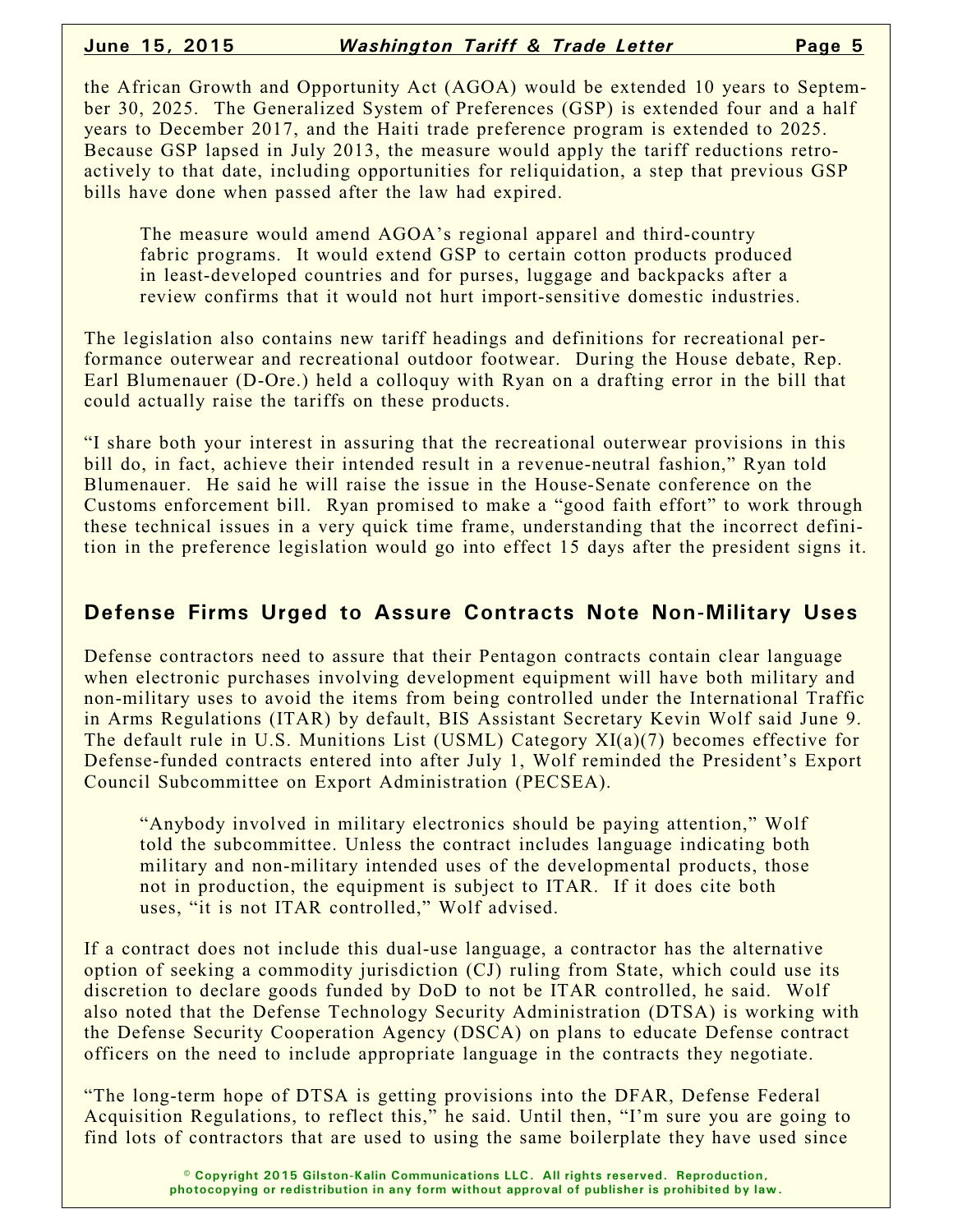World War II or wishy-washy phrases," Wolf said. "To the extent that you are involved in government contracting, you need to be working with your government contracting officers or whomever you are dealing with at the Defense Department and show them the regulations to the extent they haven't yet heard about it," he added.

## **House Takes First Step Toward COOL Repeal**

By an overwhelming bipartisan majority, the House voted 300-131 June 10 to repeal country-of-origin labeling (COOL) requirements that have put the U.S. at risk of retaliation from Canada and Mexico. With passage of the House bill (H.R. 2393), it is up to the Senate to pass the legislation to before Canada and Mexico make good on their retaliation threats (see **WTTL**, June 8, page 9).

After the House vote, Senate Agriculture Committee Chairman Pat Roberts (R-Kan.) applauded the bipartisan and decisive House action. "I am continuing to take suggestions from my colleagues in the Senate for alternatives that meet our trade obligations. However, almost a month has passed since the WTO ruling was announced, and repeal remains the surest way to protect the American economy from retaliatory tariffs," he said in a statement.

Roberts didn't say when the Senate would act, but his press secretary told WTTL that something should happen "fairly quickly," with a committee hearing likely in June. Although there is no distinct timeline for the committee to act, "members are seeing the handwriting on the wall" and the likelihood that Canada and Mexico will retaliate if COOL isn't repealed, Press Secretary Meghan Cline said. It is likely that the Senate will take up the House bill rather than introduce a separate measure.

The House vote drew a favorable reaction from Canadian Agriculture Minister Gerry Ritz. "Today's vote in the U.S. House of Representatives sends a strong bipartisan message that COOL must be repealed once and for all," he said in a statement. "While this marks a positive step, the only way for the United States to avoid billions in retaliation by late summer is to ensure legislation repealing COOL passes the Senate and is signed by the president," he added. Canada and Mexico asked the WTO June 4 for authority to impose nearly \$4 billion in retaliation against U.S. exports if COOL isn't repealed.

Opposition to repealing the measure came mostly from Democrats, with 121 voting against it. Trade critics such as Rep. Rosa DeLauro (D-Conn.) also used the bill and the WTO decision against the labeling requirements as an argument for why Congress should reject TPA and TPP.

House Agriculture Committee Chairman Michael Conaway (R-Texas) called the original COOL legislation first enacted in 2002 a marketing program and failed experiment. The U.S. has lost four WTO rulings against the measure, he noted during floor debate on the bill. "Some have asked why we should act on the basis of a WTO decision. If COOL worked, perhaps there would be a response other than repeal, but the fact is COOL has been a marketing failure. In an April 2015 report to Congress, USDA explained that COOL requirements result in extraordinary costs with no quantifiable benefits," he said.

"Although some consumers desire COOL information, there is no evidence to conclude that this mandatory labeling translates into measurable increases in consumer demand for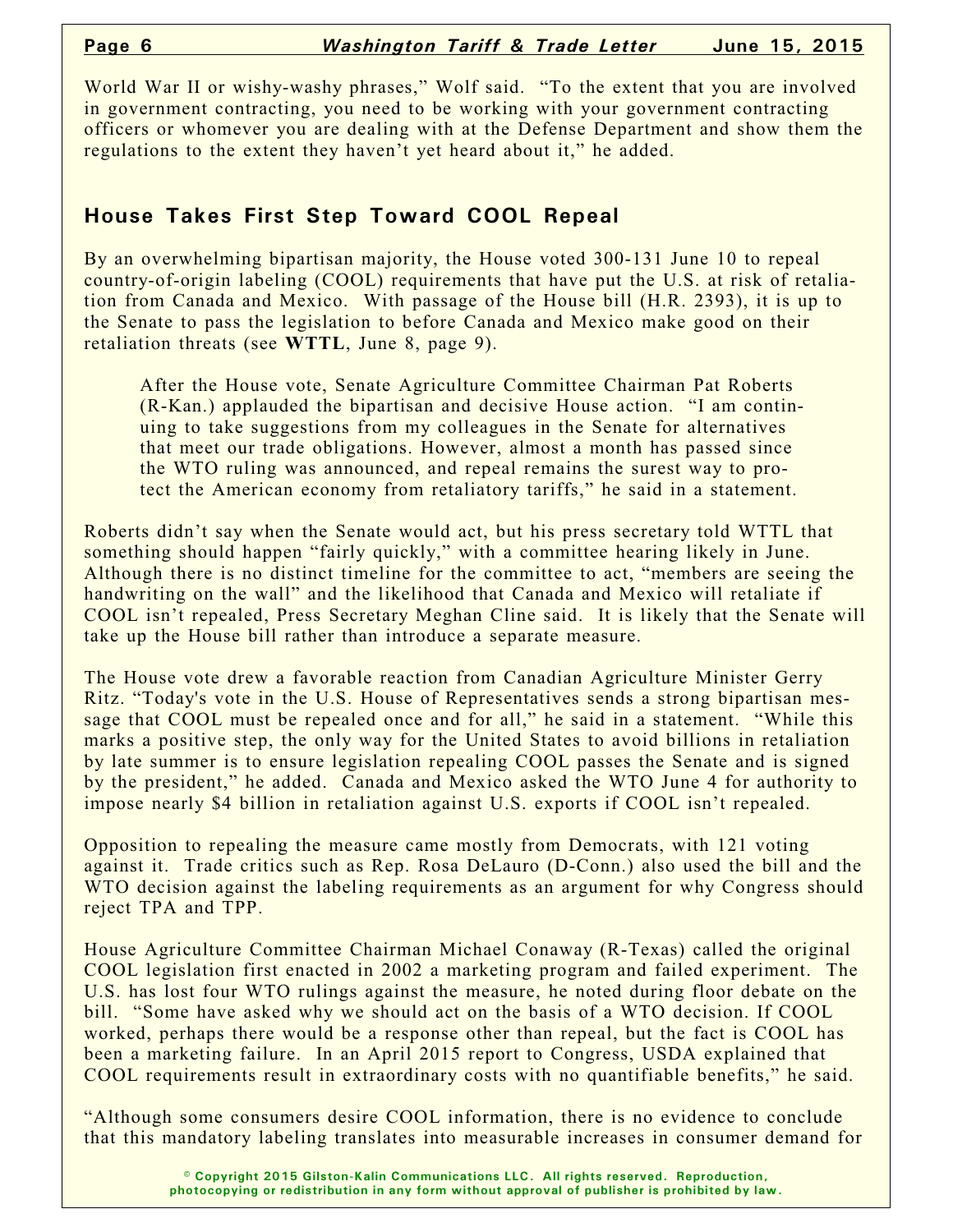beef, pork, or chicken," he continued. "Meat sold in the U.S. will continue to be inspected for safety by the USDA Food Safety and Inspection Service. This bill does nothing to change that and will simply repeal a heavy-handed, government-mandated marketing program that has proven to be unsuccessful," he declared.

# **Census Still Considering Option 4 Alternatives**

Exporters who use Option 4 for post-departure Customs filings have heard for years that a change was coming, that Customs and Border Protection (CBP) needed more information prior to export. According to Census officials, they'll have to keep waiting for the change. A pilot project that might have led to changes in filing rules could undergo some changes, they indicate.

Census is working with National Association of Manufacturers (NAM) to "see if there other alternatives that could help solve what CBP needs in advance, if there's another place we could get it, if there are certain elements that could be provided by the industry," Kiesha Downs, chief of Census Bureau's trade regulations branch, told the BIS' Regulations and Procedures Technical Advisory Committee (RAPTAC) June 9.

In January 2014, Census launched the Advance Export Information (AEI) pilot, under which participating exporters file 10 specific data elements pre-departure along with any additional information they would file post-departure under Option 4 (see **WTTL**, Feb. 3, 2014, page 7). "NAM had proposed an alternative of revamping the Option 4 process, the vetting process. Now there is a new working group for Option 4," Downs said, adding that her agency has invited people from different industries to comment on the ideas.

Downs also noted that the pilot currently has 12 participants, many of which have joined just in the past couple of months. Preliminary feedback has shown Census the challenges exporters have faced in providing pre-departure information. "The process was quite difficult at the beginning. However filers have found a way to comply and it has become a little less difficult. Some of the information we're requiring, shipping weight, value, might not be known at the beginning of the transaction, so it makes a little bit difficult for them to do," Downs said.

### **DDTC License Load Dropping Faster Than Anticipated**

The Directorate of Defense Trade Controls (DDTC) is seeing export license applications drop faster than expected for the first U.S. Munitions List (USML) that had items transferred to the Commerce Control List (CCL) as export control reforms have moved into the implementation stage. The number of licenses it has received has declined 56% since the first transfers became effective in October 2013. It had expected a 45% drop, Gerry Horner, director of BIS' Office of Technology Evaluation, told the agency's Regulations and Procedures Technical Advisory Committee (RAPTAC) June 9.

In April, DDTC's Office of Defense Trade Controls Licensing (DTCL) reorganized from five subject-area licensing divisions to four to accommodate the reduced licensing load from export control reform (ECR) (see **WTTL**, April 13, page 3). At that time, DDTC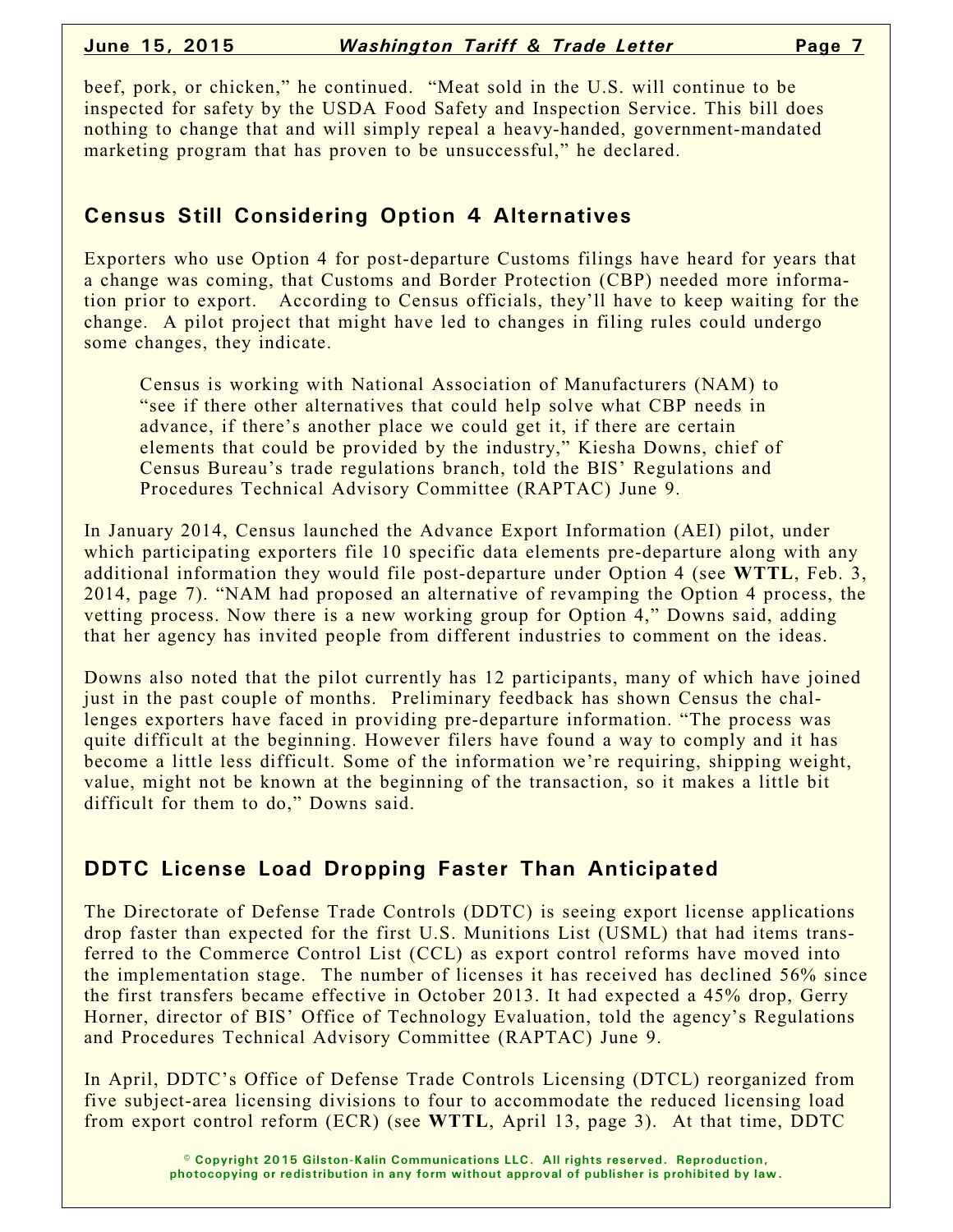said reforms had caused a 36% drop in licensing volume and "has created a disparity in the volume of cases among the current divisions." In categories VIII (aircraft) and XIX (gas turbine engines), the first categories transferred to CCL jurisdiction, monthly caseload has dropped almost 66% to 518 applications since October 2013. Ground vehicles and items in categories VI, VII, XIII and XX have seen a 39.5% decline to an average monthly caseload of 293, based on the latest data.

Category XV (satellites) constitute the biggest change in caseload, dropping 79% to an average of just 77 per month since transfers became effective in July 2014, Horner told RAPTAC. In all the categories transferred so far, officials saw a spike in the percentage of licenses returned without action (RWA), but that number has come down dramatically, according to the most recent data from April 2015.

On the Commerce side, BIS approved over 2,800 licenses in April, up from a pre-ECR average of about 1,700. For 600-series items and 9x515 (satellites), 1178 were approved in April. The agency is expecting to process 55,000 licenses per year after full ECR implementation compared to 25,000 before the reforms. The number of users of License Exception Strategic Trade Authorization (STA) and the number of shipments under STA remained "stable," Horner said.

Earlier in the meeting BIS Assistant Secretary Kevin Wolf urged exporters to start using STA. "There are significant, significant percentages shipments going out of 600 series that are absolutely STA eligible. You're making your lives much harder than it needs to be," he said. Wolf estimated that 98% of all licensed shipments to Japan, the top destination for licensed exports, are STA-eligible. Since October 2013, over 10,800 shipments worth \$775 million were shipped to Japan under the 600-series or 9x515.

### **PEC Supports Trade Agenda, Ex-Im Bank**

At a meeting June 10, the President's Export Council (PEC) adopted seven letters, which among other recommendations, endorsed the president's trade agenda, a U.S.-China Bilateral Investment Treaty (BIT) and reauthorization of the Export-Import (Ex-Im) Bank. One letter welcomed efforts "to make tangible progress in advancing the American trade agenda," including ongoing talks on Trade Promotion Authority, Customs reauthorization, AGOA and other preference programs, Trade in Services Agreement, Trade Facilitation Agreement and Information Technology Agreement.

In addition to that busy agenda, PEC members urged the administration to also "elevate the following key priorities": cross-border data, regulatory cooperation, intellectual property rights, investor-state dispute settlement and localization policies.

The PEC said it strongly supports administration efforts to work with Congress to reauthorize the Ex-Im Bank before its June 30 deadline when its charter expires. Private sector PEC members offered six specific recommendations for the bank: grant a five-year reauthorization; raise the bank's exposure cap; fill remaining vacancies on bank's board of directors; adopt operational reforms, such as revitalizing the Medium-Term Delegated Authority Program; continue to improve access to export credit financing for small and medium-sized enterprises; and increase funding for the services sector exports, including